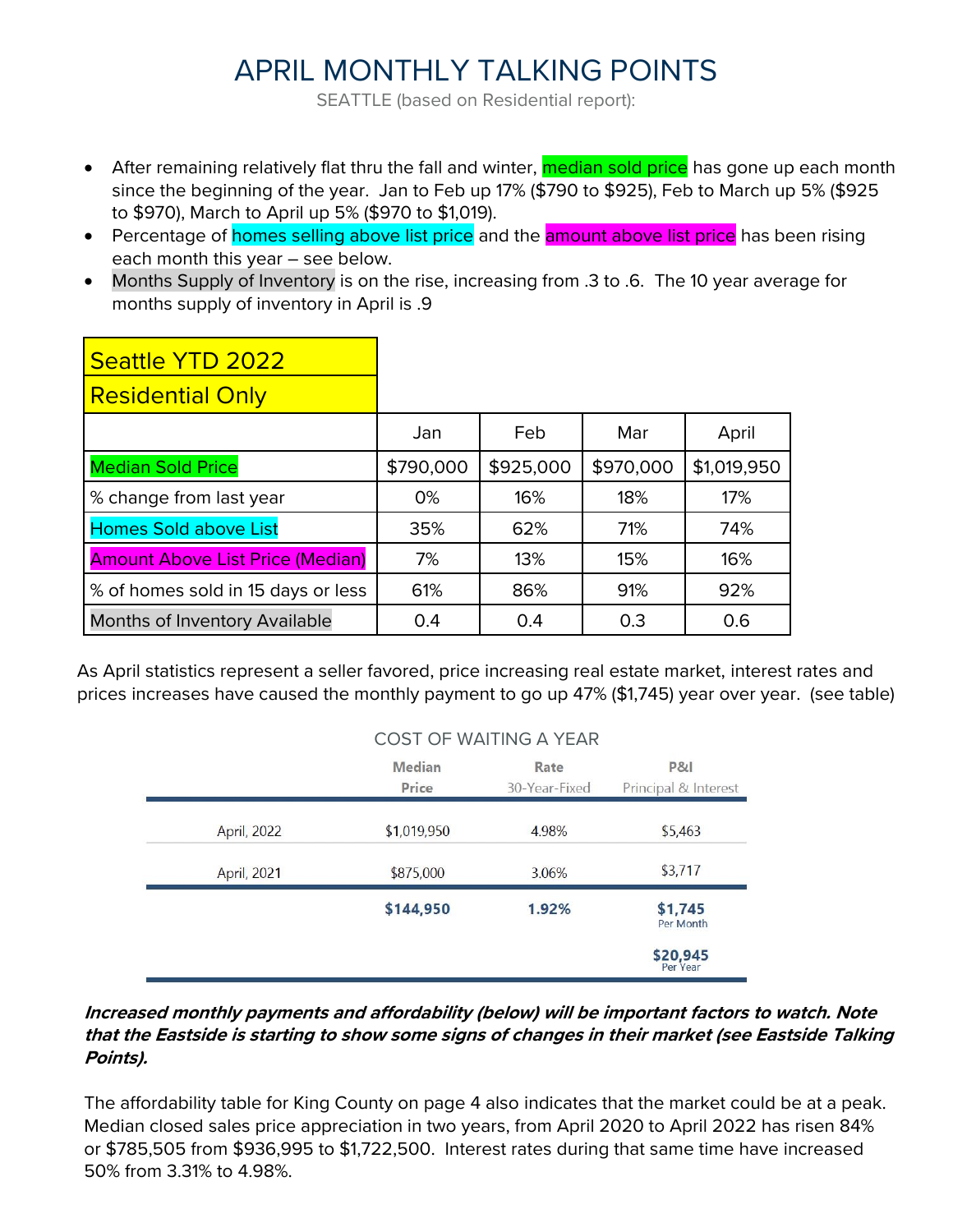**MARKET UPDATE** 

**April, 2022** 

Windermere **EAL ESTATE** 

## Monthly Payments Compared to Inflation Trendline



Weekly indicators can be helpful to watch for signs of changes in the market, the weekly active inventory, pending sales and months supply of inventory. https://www.windermerestats.com/index.php/weekly/

Weekly pending sales have been consistent over the seven-week period. Sales were low the week ended 4/20/22 because of Bellevue and Seattle spring break.

Inventory has increased by 81 homes from 285 on 3/23/22 to 366 on 5/4/22.

|                | 3/23/2022 |      | 3/30/2022 |        | 4/6/2022 |        |        | 4/13/2022 |               |        | 4/20/2022 |        |        | 4/27/2022 |        |        | 5/4/2022 |        |        | <b>Week Averages</b> |        |        |      |        |
|----------------|-----------|------|-----------|--------|----------|--------|--------|-----------|---------------|--------|-----------|--------|--------|-----------|--------|--------|----------|--------|--------|----------------------|--------|--------|------|--------|
|                | Active    | Pend | Months    | Active | Pend     | Months | Active | Pend      | <b>Months</b> | Active | Pend      | Months | Active | Pend      | Months | Active | Pend     | Months | Active | Pend                 | Months | Active | Pend | Months |
| 500-600        |           | 191  | 0.3       | 233    | 173      | 0.3    | 307    | 163       | 0.4           | 284    | 187       | 0.4    | 408    | 147       | 0.6    | 477    | 208      | 0.5    | 474    | 198                  | 0.6    | 348    | 181  | 0.4    |
| <b>Seattle</b> | 285       | 189  | 0.3       | 241    | 190      | 0.3    | 318    | 198       | 0.4           | 276    | 193       | 0.3    | 353    | 162       | 0.5    | 389    | 206      | 0.4    | 366    | 224                  | 0.4    | 318    | 195  | 0.4    |
| King           | 910       | 622  | 0.3       | 823    | 609      | 0.3    | 1,011  | 614       | 0.4           | 905    | 618       | 0.3    | 1.234  | 520       | 0.5    | 1,408  | 674      | 0.5    | 1.393  | 683                  | 0.5    | 1,098  | 620  | 0.4    |

## **Residential Summary Page**